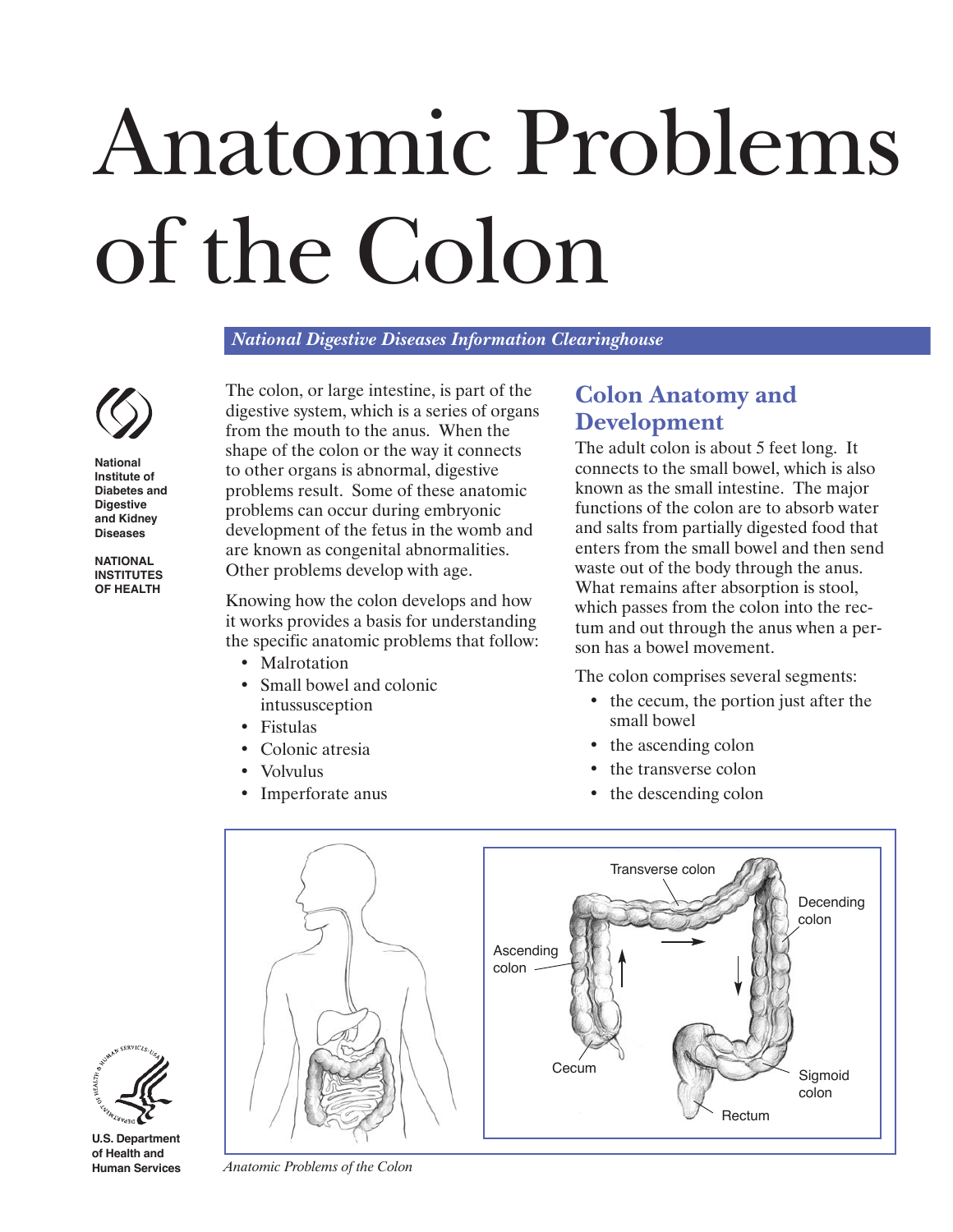- the sigmoid colon, an S-shaped portion near the end of the colon
- the rectum, where stool is stored until evacuation

The colon is formed during the first 3 months of embryonic development. As the bowel lengthens, part of it passes into the umbilical cord, which connects the fetus to the mother. As the fetus grows and the abdominal cavity enlarges, the bowel returns to the abdomen and turns, or rotates, counterclockwise to its final position. The small bowel and colon are held in position by tissue known as the mesentery. The ascending colon and descending colon are fixed in place in the abdominal cavity. The cecum, transverse colon, and sigmoid colon are suspended from the back of the abdominal wall by the mesentery.

# **Malrotation and Volvulus**

If the bowel does not rotate completely during embryonic development, problems can occur. This condition is called malrota-

**Mesentery** 

tion. Normally, the cecum is located in the lower right part of the abdomen. If the cecum is not positioned correctly, the bands of thin tissue that normally hold it in place may cross over and block part of the small bowel.

Also, if the small bowel and colon have not rotated properly, the mesentery may be only narrowly attached to the back of the abdominal cavity. This narrow attachment can lead to a mobile or floppy bowel that is prone to twisting, a disorder called volvulus. (See the section on volvulus, page 5.)

Malrotation is also associated with other gastrointestinal (GI) conditions, including Hirschsprung's disease and bowel atresia.

Malrotation is usually identified in infants. About 60 percent of these cases are found in the first month of life. Malrotation affects both boys and girls, although boys are more often diagnosed in infancy.



*The colon is held in place by the mesentery. In malrotation, the cecum is not positioned correctly. The tissue that normally holds it in place may cross over and block part of the small bowel.*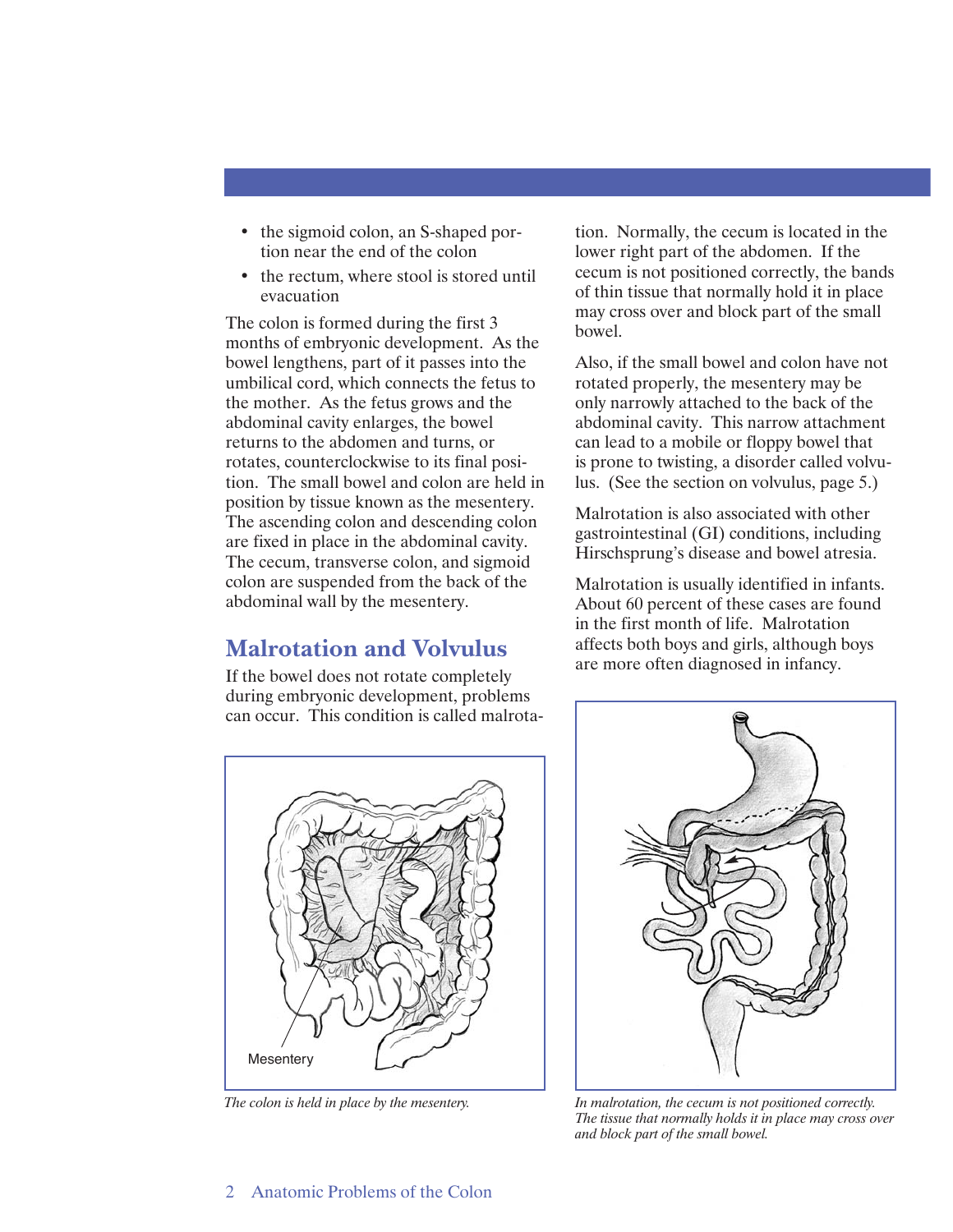In infants, the main symptom of malrotation is vomiting bile. Bile is a greenishyellow digestive fluid made by the liver and stored in the gallbladder. Symptoms of malrotation with volvulus in older children include vomiting (but not necessarily vomiting bile), abdominal pain, diarrhea, constipation, bloody stools, rectal bleeding, or failure to thrive.

Various imaging studies are used to diagnose malrotation:

- • **x rays to determine whether there is a blockage.** In malrotation, abdominal x rays commonly show that air, which normally passes through the entire digestive tract, has become trapped. The trapped air creates an enlarged, air-filled stomach and upper small bowel, with little or no air in the rest of the small bowel or the colon.
- • **upper GI series to locate the point of intestinal obstruction.** With this test, the patient swallows barium to coat the stomach and small bowel before x rays are taken. Barium makes the organs visible on x ray and indicates the point of the obstruction. This test cannot be done if the patient is vomiting.
- • **lower GI series to determine the position of the colon.** For this test, a barium enema is given while x rays are taken. The barium makes the colon visible so the position of the cecum can be determined.
- • **computed tomography (CT) scan to help determine and locate the intestinal obstruction.**

Malrotation in infants is a medical emergency that usually requires immediate surgery. Surgery may involve

- untwisting the colon
- dividing the bands of tissue that obstruct the small bowel
- repositioning the small bowel and colon
- removing the appendix

Surgery to relieve the blockage of the small bowel is usually successful and allows the digestive system to function normally.

## **Small Bowel and Colonic Intussusception**

Intussusception is a condition in which one section of the bowel tunnels into an adjoining section, like a collapsible telescope. Intussusception can occur in the colon, the small bowel, or between the small bowel and colon. The result is a blocked small bowel or colon.

Intussusception is rare in adults. Causes include

- benign or malignant growths
- adhesions (scarlike tissue)
- surgical scars in the small bowel or colon
- motility disorders (problems with the movement of food through the digestive tract)
- long-term diarrhea

Some cases of intussusception have been associated with viral infections and in patients living with AIDS. It can also occur without any known cause (idiopathic).

In infants and children, intussusception involving the small bowel alone, or the small bowel and the colon, is one of the most common causes of intestinal obstruction. Malrotation is a risk factor. Intussusception affects boys more often than girls, with most cases happening at 5 months and at 3 years of age. Most cases in children have no known cause, but viral infections or a growth in the small bowel or colon may trigger the condition. In the past, cases of intussusception appeared to be associated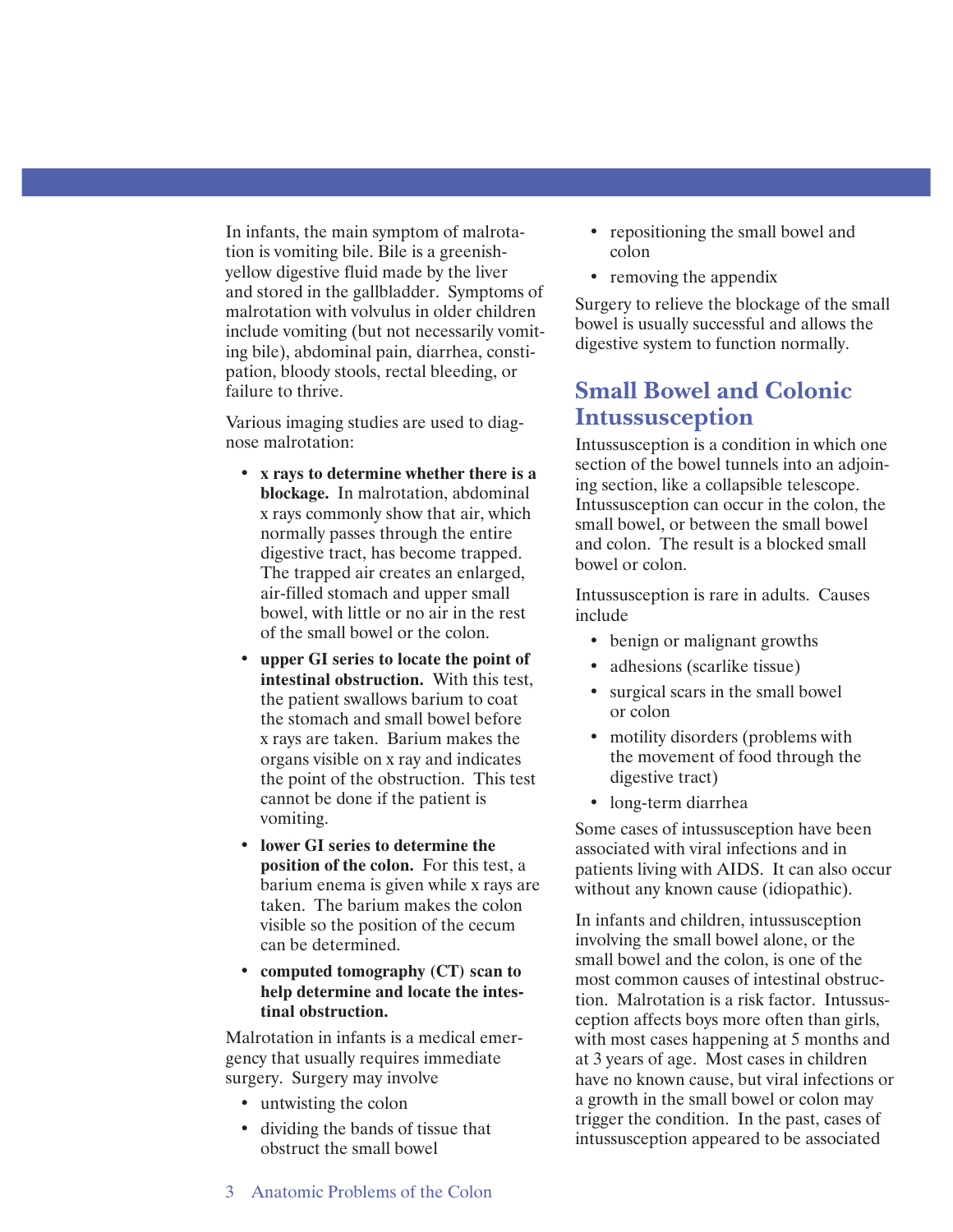with a childhood vaccine for rotavirus, a common cause of gastroenteritis (intestinal infection). That vaccine is no longer given.

In adults with intussusception, symptoms can last a long time (chronic symptoms) or they can come and go (intermittent symptoms). The symptoms will depend on the location of the intussusception. They may include

- changes in bowel habits
- urgency—needing to have a bowel movement immediately
- rectal bleeding
- chronic or intermittent crampy abdominal pain
- pain in a specific area of the abdomen
- abdominal distention
- nausea and vomiting

Children with intussusception may experience

- intermittent abdominal pain
- bowel movements that are mixed with blood and mucus
- abdominal distention or a lump in the abdomen
- vomiting bile
- • diarrhea
- • fever
- • dehydration
- lethargy
- shock (low blood pressure, increased heart rate requiring immediate attention)

If intussusception is not diagnosed promptly, especially in children, it can cause serious damage to the portion of the bowel that is unable to get its normal blood supply. A range of diagnostic tests may be required. X rays of the abdomen may suggest a bowel obstruction (blockage). Upper and lower GI series will locate the intussusception

and show the telescoping. CT scans can also help with the diagnosis. When intussusception is suspected, an air or barium enema can often help correct the problem by pushing the telescoped section of bowel into its proper position.

Both adults and children may require surgery to straighten or remove the involved section of bowel. The outcome of this surgery depends on the stage of the intussusception at diagnosis and the underlying cause. With early treatment, the outcome is generally excellent. In some cases, usually in children, intussusception may be temporary and reverse on its own. If no underlying cause is found in these cases, no specific treatment is required.

## **Fistulas**

A fistula is an abnormal passageway between two areas of the digestive tract. An internal fistula occurs between two areas of intestine or an area of intestine and another organ. An external fistula occurs between the intestine and the outside of the body. Both internal and external fistulas may be characterized by abdominal pain and swelling. External fistulas may discharge pus or intestinal contents. Internal fistulas can be associated with diarrhea.

The most common types of fistulas develop around the anus, colon, and small bowel. These types are

- ileosigmoid—occurs between the sigmoid colon and the end of the small bowel, which is also called the ileum
- ileocecal—occurs between the ileum and cecum
- anorectal—occurs between the anal canal and the skin around the anus
- anovaginal—occurs between the rectum and vagina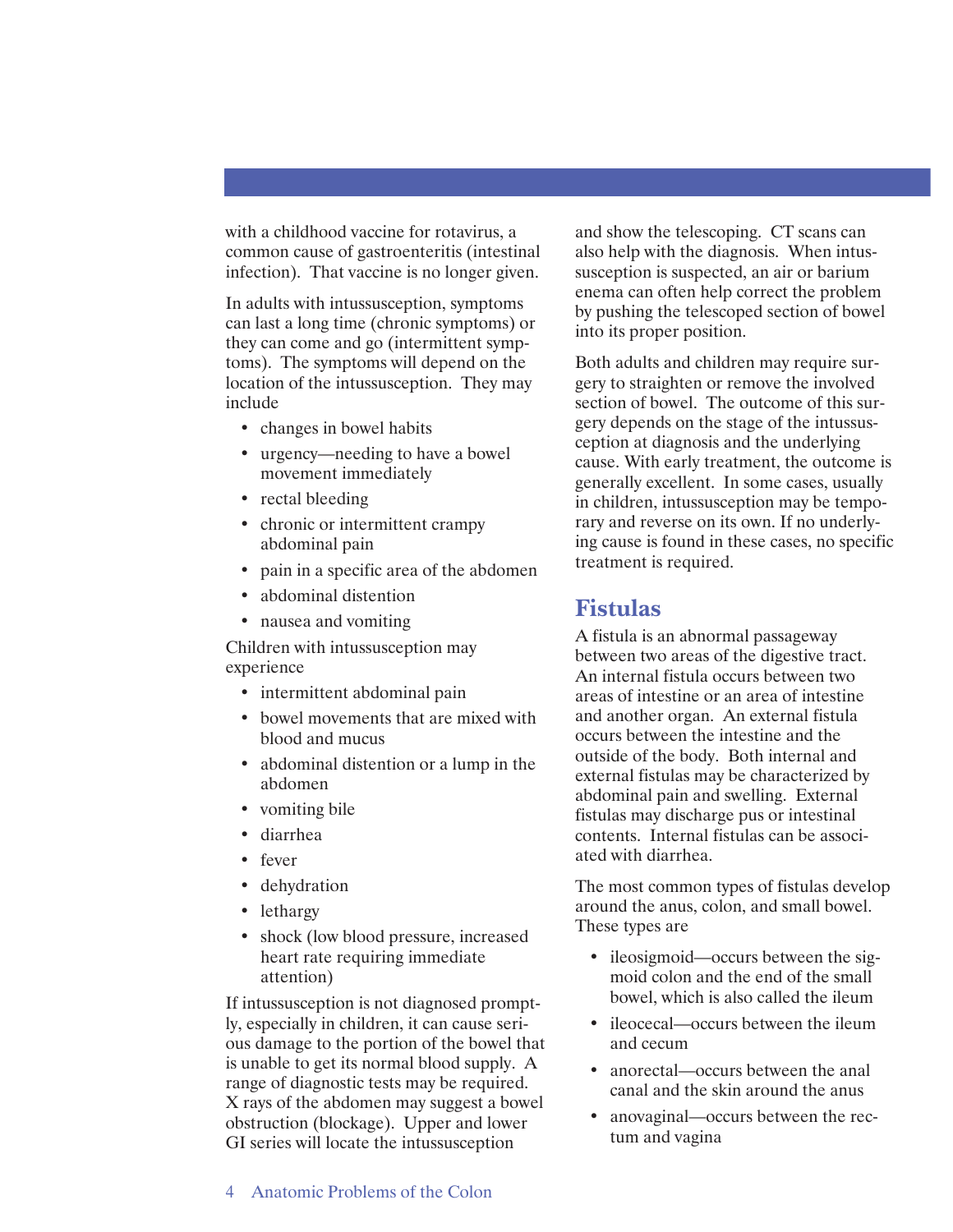- colovesical—occurs between the colon and bladder
- cutaneous—occurs between the colon or small bowel and the outside of the body

Fistulas can occur at any age. Some fistulas are congenital, which means they occur during the development of a baby. They are seen in infants and are more common in boys. Other fistulas develop suddenly due to diseases or after trauma, surgery, or local infection. A fistula can form when diseased or damaged tissue comes into contact with other damaged or nondamaged tissue, as seen in Crohn's disease (intestinal inflammation) and diverticulitis. Childbirth can lead to fistulas between the rectum and vagina in women.

External fistulas are found during a physical examination. Internal fistulas can be seen by colonoscopy, upper and lower GI series, or CT scan.

Fistulas may be treated by surgery to remove the portion of the intestine causing the fistula, along with antibiotics to treat any associated infection.

## **Colonic Atresia**

Colonic atresia is a condition that occurs during embryonic development in which the normal tubular shape of the colon in the fetus is unexpectedly closed. This congenital abnormality may be caused by incomplete development of the colon or the loss of blood flow during its development. Colonic atresia is rare and may occur with the more common small bowel atresia.

Infants with colonic atresia have no bowel movements, increasing abdominal distention, and vomiting. X rays will show a dilated colon above the obstruction, which can then be located using a barium enema.

Surgery is necessary to open or remove the closed area and re-connect the normal sections of the colon.

# **Volvulus**

Volvulus refers to the twisting of a portion of the intestine around itself or a stalk of mesentery tissue to cause an obstruction. Volvulus occurs most frequently in the colon, although the stomach and small bowel can also twist. The part of the digestive system above the volvulus continues to function and may swell as it fills with digested food, fluid, and gas. A condition called strangulation develops if the mesentery of the bowel is twisted so tightly that blood flow is cut off and the tissue dies. This condition is called gangrene. Volvulus is a surgical emergency because gangrene can develop quickly, cause a hole in the wall of the bowel (perforation), and become lifethreatening.

In the colon, volvulus most often involves the cecum and sigmoid segment. Sigmoid volvulus is more common than cecal volvulus.

### **Sigmoid Volvulus**

The sigmoid is the last section of the colon. Two anatomic differences can increase the risk of sigmoid volvulus. One is an elongated or movable sigmoid colon that is unattached to the left sidewall of the abdomen. Another is a narrow mesentery that allows twisting at its base. Sigmoid volvulus, however, can occur even without an anatomic abnormality.

Risk factors that can make a person more likely to have sigmoid volvulus are Hirschsprung's disease, intestinal pseudoobstructions, and megacolon (an enlarged colon). Adults, children, and infants can all have sigmoid volvulus. It is more common in men than in women, possibly because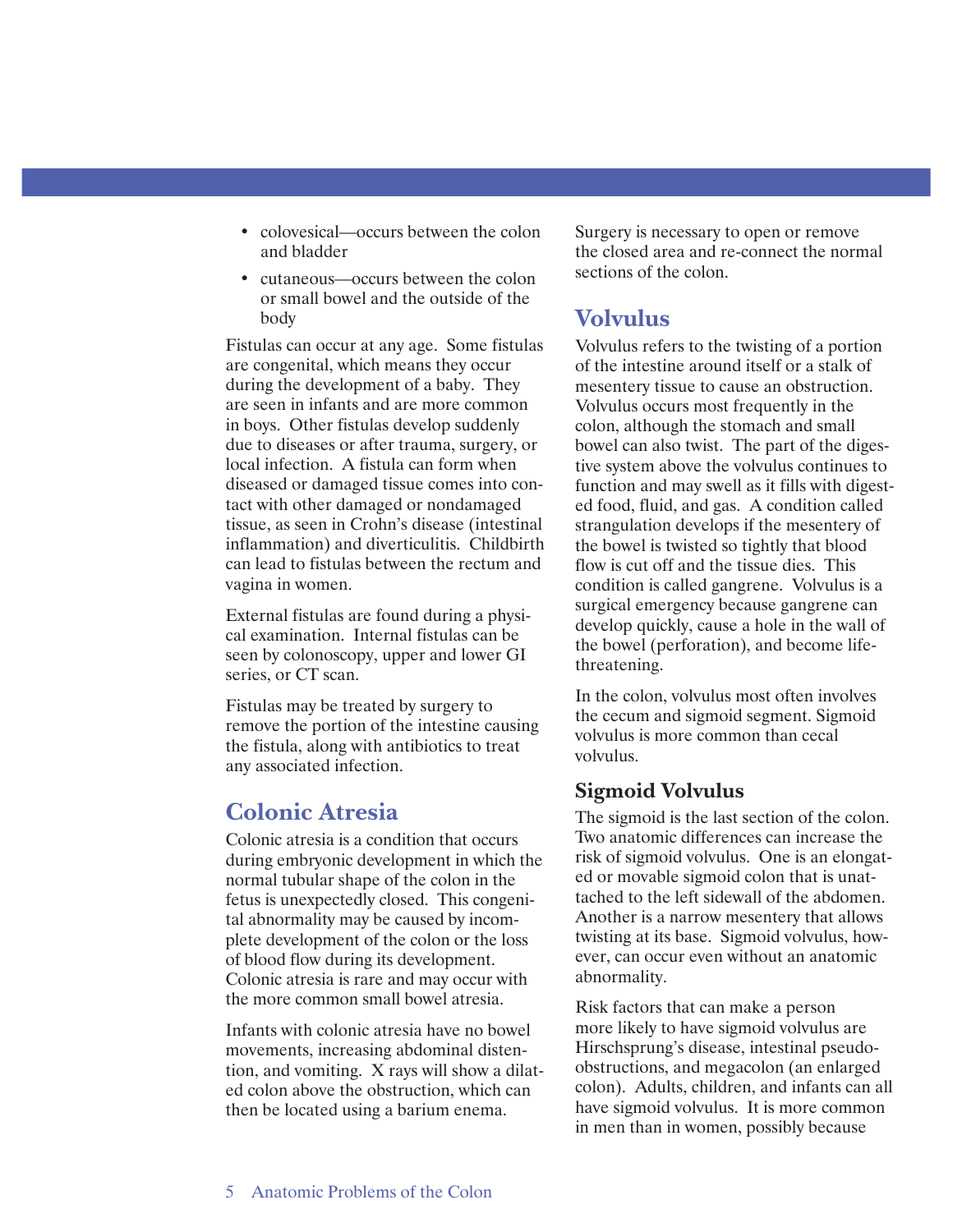men have longer sigmoid colons. It is also more common in people over age 60, in African Americans, and in institutionalized individuals who are on medications for psychiatric disorders. In addition, children with malrotation are more likely to get sigmoid volvulus.

The symptoms can be acute (occur suddenly) and severe. They include a bowel obstruction (commonly seen in infants), nausea, vomiting, bloody stools, abdominal pain, constipation, and shock. Other symptoms can develop more slowly but increase over time, such as severe constipation, lack of passing gas, crampy abdominal pain, and abdominal distention. A doctor may also hear increased or decreased bowel sounds.

Several tests are used to diagnose sigmoid volvulus. X rays show a dilated colon above the volvulus. Upper and lower GI series help locate the point of obstruction and show whether malrotation of the rest of the colon is present. A CT scan may be used to show the degree of twisting and malrotation, and whether perforation has occurred.

In most instances, a sigmoidoscope, a tube used to look into the sigmoid colon and rectum, can be used to reach the site, untwist the colon, and release the obstruction. However, if the colon is found to be twisted very tightly or is twisted so tightly that blood flow is cut off and the tissue is dead, immediate surgery will be needed to correct the problem and, if possible, restore the blood supply. Dead tissue will be removed during surgery, and a portion of the colon may be removed as well—a procedure called a resection. Sigmoid volvulus can recur after untwisting with the sigmoidoscope, but resection eliminates the chance of recurrence. Prompt diagnosis of sigmoid volvulus and appropriate treatment generally lead to a good outcome.

#### **Cecal Volvulus**

Cecal volvulus is the twisting of the cecum and ascending segment of the colon. Normally, the cecum and ascending colon are fixed to the internal abdominal wall. If not, they can move and become twisted. The main symptoms of cecal volvulus are crampy abdominal pain and swelling that are sometimes associated with nausea and vomiting.

In testing, x rays will show the cecum out of its normal place and inflated with trapped air. The appendix may be filled with gas, but little or no gas is seen in other parts of the colon. Upper and lower GI series will locate the volvulus and the position of the colon. A CT scan may show how tightly the volvulus is twisted. A colonoscopy, which uses a small, flexible tube with a light and a lens on the end to see the inside of the colon, can sometimes be used to untwist the volvulus. If the cecum becomes gangrenous or holes develop in it, surgery will be needed.



*In volvulus, a portion of the intestine twists around itself.*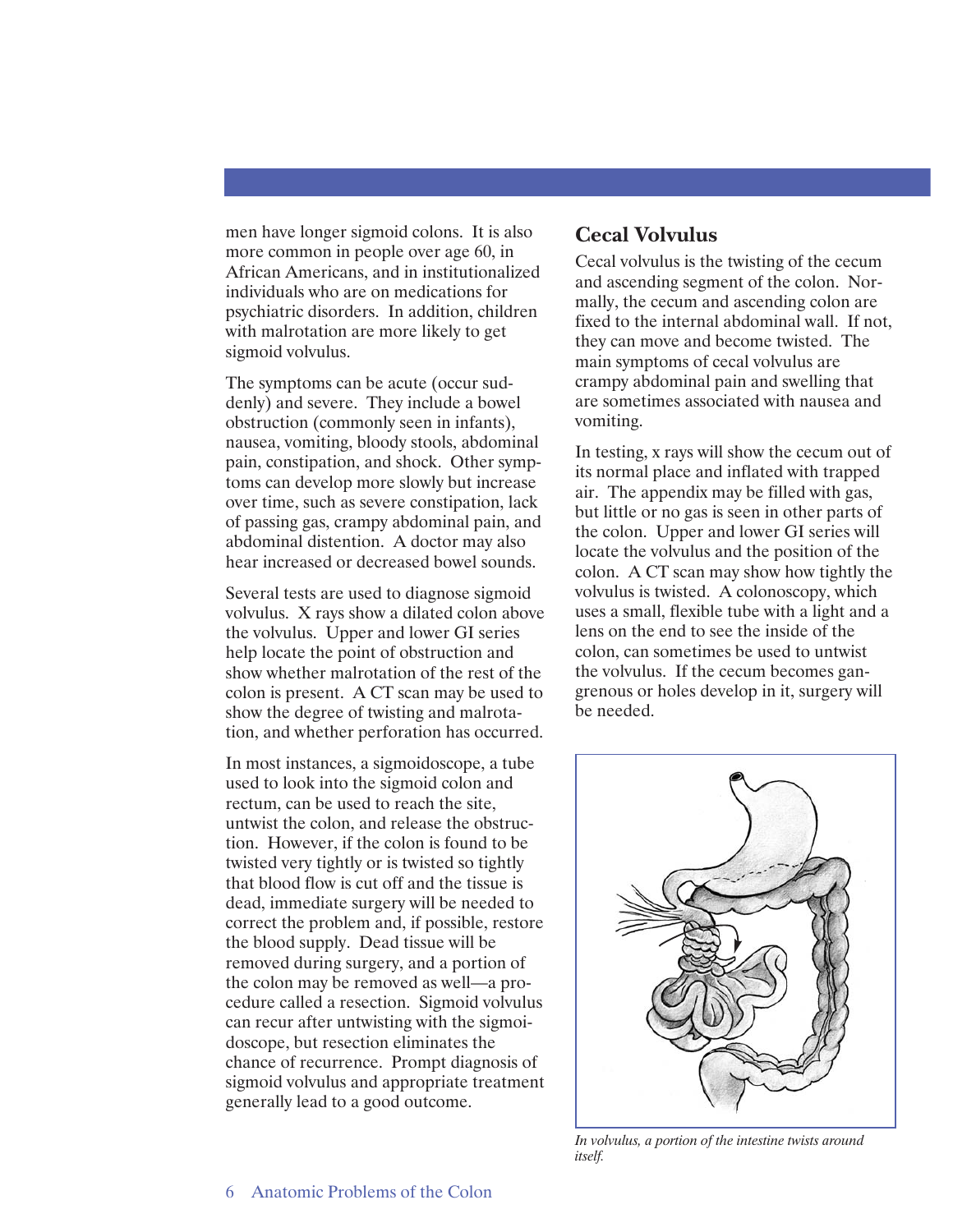## **Imperforate Anus (Anal Atresia)**

Imperforate anus or anal atresia is a congenital abnormality in which the anorectal region is abnormal or incompletely developed. In some cases, the rectum may end and not connect with the anus, or it may connect in the wrong spot. For example, it may connect to the urethra, bladder, or vagina. (See the section on fistulas, page 4). In other cases, the anus may be very narrow or missing altogether. The result is that stool cannot pass out of the colon. Imperforate anus occurs in about 1 in 5,000 infants.

Another malformation that results in absence of a functioning anus is congenital cloaca. In patients with this abnormality, the anal muscles and vagina fail to form and the result is a large, ill-defined opening that represents the rectum as well as the vagina and bladder, depending on the extent of the defect. Cloaca deformity of the anus usually requires a colostomy but may be correctable with a surgical procedure that transfers a muscle from another part of the body to create a functioning sphincter at the anus.

Symptoms of imperforate anus include

- no bowel movement within 24 to 48 hours after birth
- a missing or misplaced anal opening
- stool that comes out of the vagina or urethra
- abdominal swelling (distention)

Imperforate anus is usually found when the infant is first examined after birth. Imperforate anus is categorized on the basis of the location of the end of the rectum in relation to the muscles that support the rectum and other organs in the pelvis,

called the levator ani muscles. These location categories are

- high: the rectum ends above the muscles
- intermediate: the rectum ends at the level of the muscles
- low: the rectum ends below the muscles

In all cases of imperforate anus, surgery is necessary to reconstruct the anus. Low imperforate anus is corrected through a minor procedure just after birth. High imperforate anus may require surgery to separate the rectum from the other organs if the rectum is connected with them. The outcome is usually very good, but some infants may not develop good bowel control after surgery because the anal muscles may not form. A child with high imperforate anus often has other GI problems, such as malrotation and intestinal atresia.

Factors that affect the outcome of treatment include the location of the abnormality, the patient's sex, and the age at which the surgery is done. Surgery to correct low imperforate anus in boys usually has an excellent outcome. Correcting cloaca in girls requires a more difficult procedure and is more prone to complications.

## **Hope Through Research**

The National Institute of Diabetes and Digestive and Kidney Diseases, through its Division of Digestive Diseases and Nutrition, supports basic and clinical research into GI diseases, including GI structure; the growth of GI cells in normal and disease states; tissue injury, repair, and regeneration; and Crohn's disease. Research includes new methods that will help physicians and researchers see inside the body, thereby increasing the detection rate for anatomic problems of the colon.